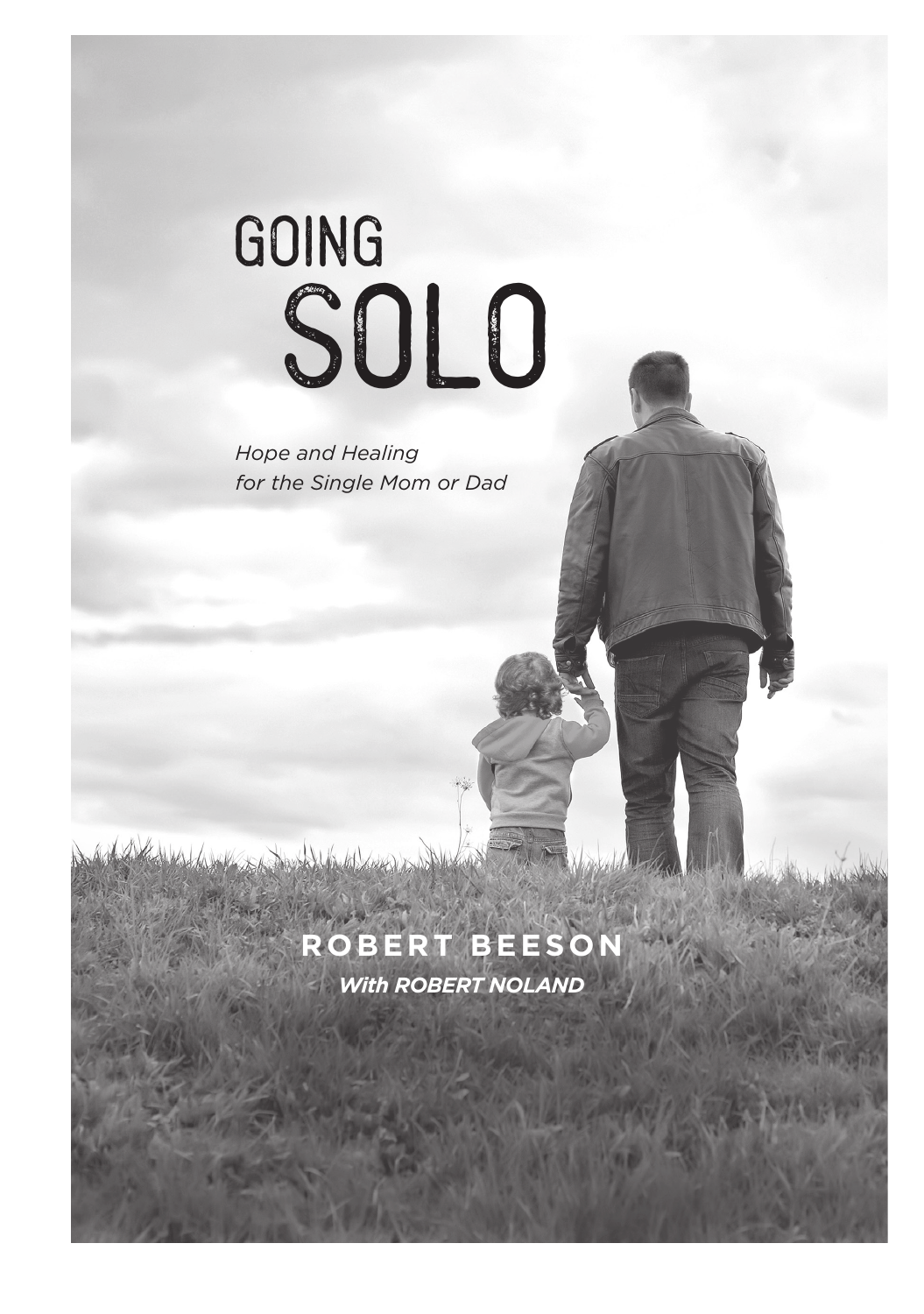## **NOTES**

#### **CHAPTER 2: VOICE OF TRUTH**

- 1. Mark Hall, Steven Curtis Chapman, "Voice of Truth," Copyright © 2003 My Refuge Music (BMI) Sparrow Song (BMI) (adm. at CapitolCMGPublishing .com) / Be Essential Songs (BMI) / Peach Hill Songs (BMI). All rights reserved. Used by permission.
- 2. Albert Barnes, "Barnes' Notes on the Bible," 1834, *Bible Hub*, accessed July 25, 2017, http://biblehub.com/commentaries/exodus/3-14.htm.

#### **CHAPTER 5: DECIDING TO DANCE**

- 1. Sissy Goff, interview by Robert Besson, "The Importance of Boundaries," Solo Parent Society podcast, February 20, 2017, https://itunes.apple.com /us/podcast/solo-parent-society/id1210812663.
- 2. *Merriam-Webster*, http://www.merriamwebster.com/dictionary/charity.
- 3. John Chirban, interview by Robert Beeson and Kimberley Mitchell, "Putting Kids in the Middle," Solo Parent Society podcast, March 29, 2017, https:// soundcloud.com/soloparentsociety/ep6-dr-john-chirban-p2.

#### **CHAPTER 6: MY ONE SAFE PLACE**

- 1. Sara Lazar, "How Meditation Can Shape Our Brains," YouTube video, TEDxCambridge 2011, posted January 23, 2012, https://www.youtube .com/watch?v=m8rRzTtP7Tc.
- 2. *The Oxford Dictionary*, http:en.oxforddictionaries.com/difinition /redemption.
- 3. *The Oxford Dictionary*, http:en.oxforddictionaries.com/difinition /restoration.